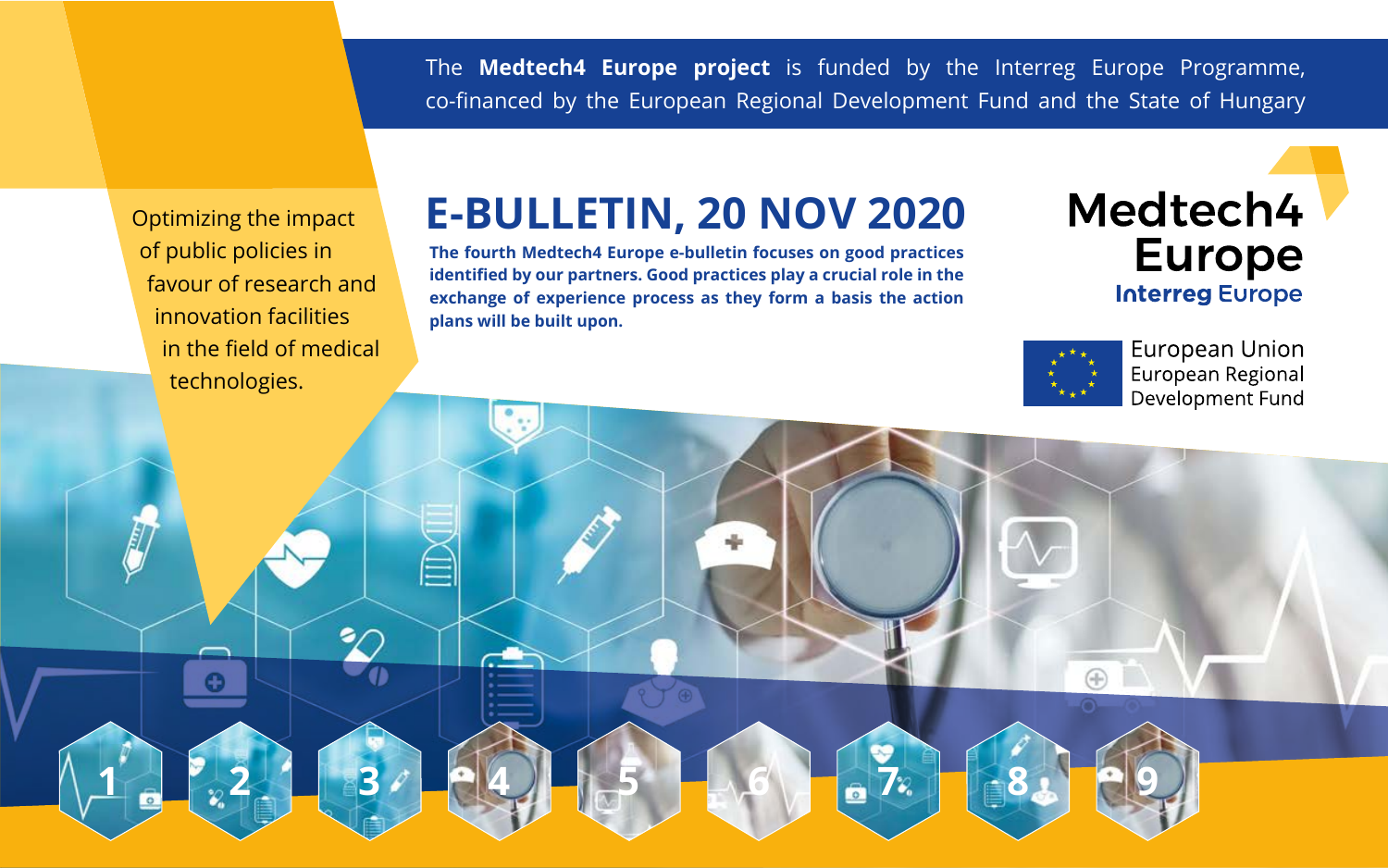# **Chemelot Institute for Science and Technology**

**Chemelot InSciTe is a public private knowledge and technical validation institute, founded in 2015 by DSM, UM & MUMC+, TU/e and the Province of Limburg. The partnership is dedicated to offer solutions grand societal challenges, health and wellbeing for an aging population a program on biomedical applications.** 



facility. The office and lab areas are set up to stimulate collaboration and innovation. Newest equipment is added often in the biomedical facility to keep up with the latest innovations and to adapt to project requirements. The location on the Brightlands Maastricht Health Campus offers easy access to other testing facilities located nearby.

The biomedical program aims to develop solutions for future health care for an aging population. The long-lived and aging population continues to drive up both, the healthcare burden and costs. Increasingly, the elderly suffer from chronic diseases. Many medical innovations that could provide solutions never reach the clinic and the patients, simply because it is too costly, and too time consuming. Chemelot InSciTe selects the most promising innovations and provides a fast-track to the clinic by combining know-how, an ISO certified infrastructure, a quality management system and expert staff. The biomedical facilities comprise 600 m2 of equipped state-of-the-art open RT&D laboratories and class B (ISO 5) cleanroom suites. A large office area with meeting rooms and private work places is located next to the laboratory

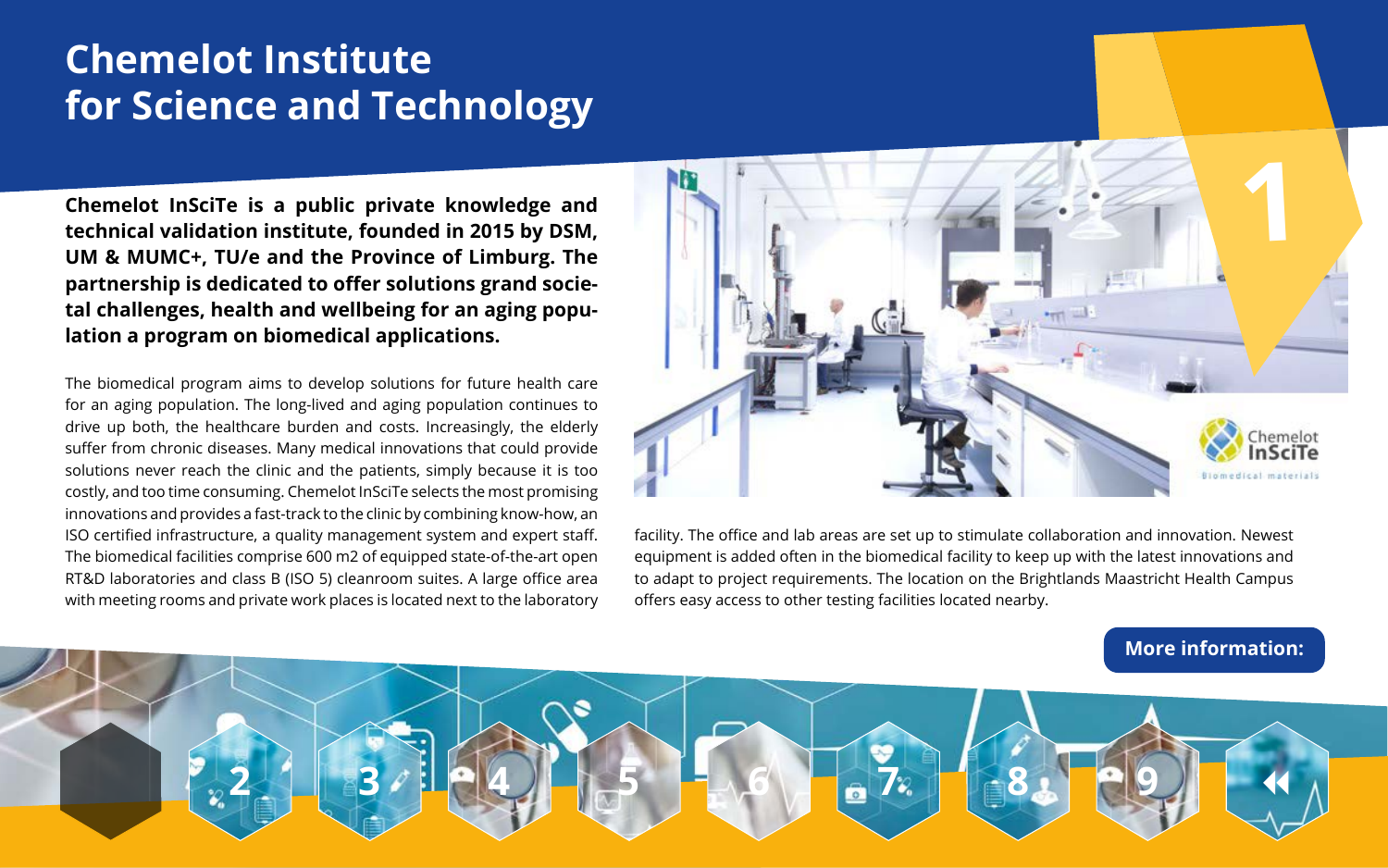# **Medace – A (bio)medical co-workspace**

### **Medace offers a work-learning environment whe re clients set up and develop a technical dossier**  Medace offers a work-learning environment whe-<br>re clients set up and develop a technical dossier<br>for clinical validation whilst producing a clinical **grade product.**



Too many promising medical innovations never reach the market or the patient. One of the hurdles to take is finding your way through the ever more stringent and difficult landscape of medical devices and cell therapy (GMP) legislation and technical validation. Medace offers a full service work-learning environment where customers (academics or entrepreneurs) are guided in how to set up and develop the technical dossier needed for clinical validation whilst producing their clinical grade product. The concept behind Medace was started within the Chemelot Institute for Science and Technology (InSciTe), which was set up to transform innovative biomedical ideas from an academic setting into medical devices. Medace works with an EN ISO 13485:2016 certified quality and service package available for our customers on a use by need basis.

#### **Medace provides:**

- Specialized infrastructure (e.g. ISO7 and 8, and Class C and B cleanrooms)
- Validated and specialized equipment
- Quality Management System
- Trained professionals for hands-on guidance and support during development and validation
- Dedicated in-house training programs

The main stakeholders are early stage startups and academic groups who often lack the necessary skills and capabilities to successfully make it through this phase of innovation.

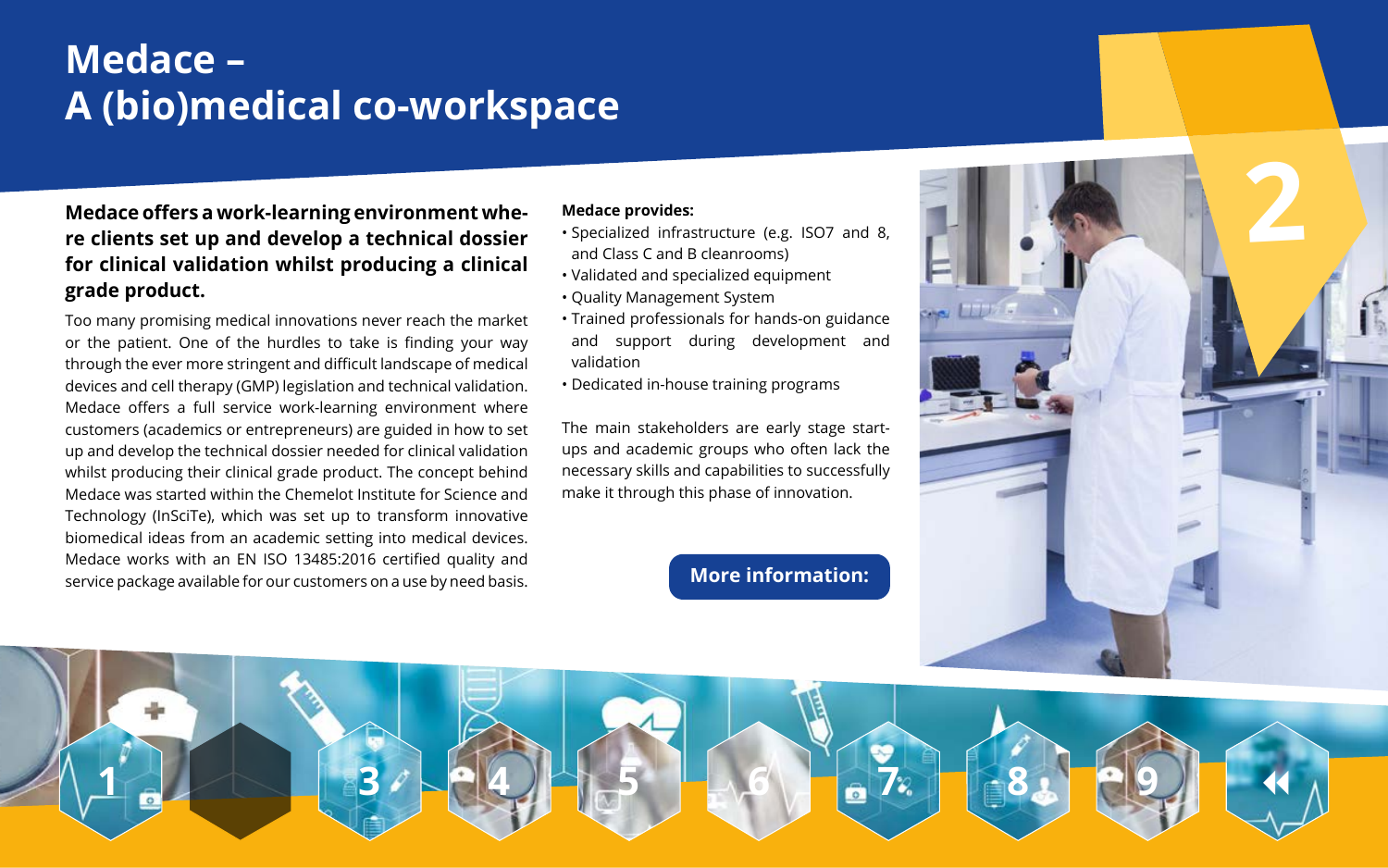# **Scannexus: an internationally focussed imaging centre**

### **Scannexus is a unique, integrated centre of excellence in ultra-high-field human MRI, housing three scanners of 9.4, 7, and 3 Tesla which are intertwined.**



Scannexus provides all the services related to a MRI project, such as project setup, support and data analyses.

The Province of Limburg and Maastricht University are both shareholders in the Scannexus operator. Maastricht University Hospital became a shareholder of Scannexus in 2016.

Scannexus is partner of the Brightlands e-Infrastructure for NeuroHEalth (BReIN). BReIN has set out to create an initial pilot project on applying big data approaches within health care, in particular by combining imaging and genomics data from Alzheimer (AD) patients, thus generating a multiscaled model for the AD brain. This enables the development of innovative diagnostics and a deeper understanding of AD mechanisms for finding novel leads for anti-AD drug development.

Under the umbrella of Brains Unlimited, Scannexus provides a unique, integrated platform that combines state-of-the art technology with knowhow (and access to patients), applying internationally renowned expertise in post-acquisition processing of data in relation to ultra-high-field MRI. The facility houses a worldwide unique combination of a 3T scanner with two ultra high field scanners of 7T and 9.4T.

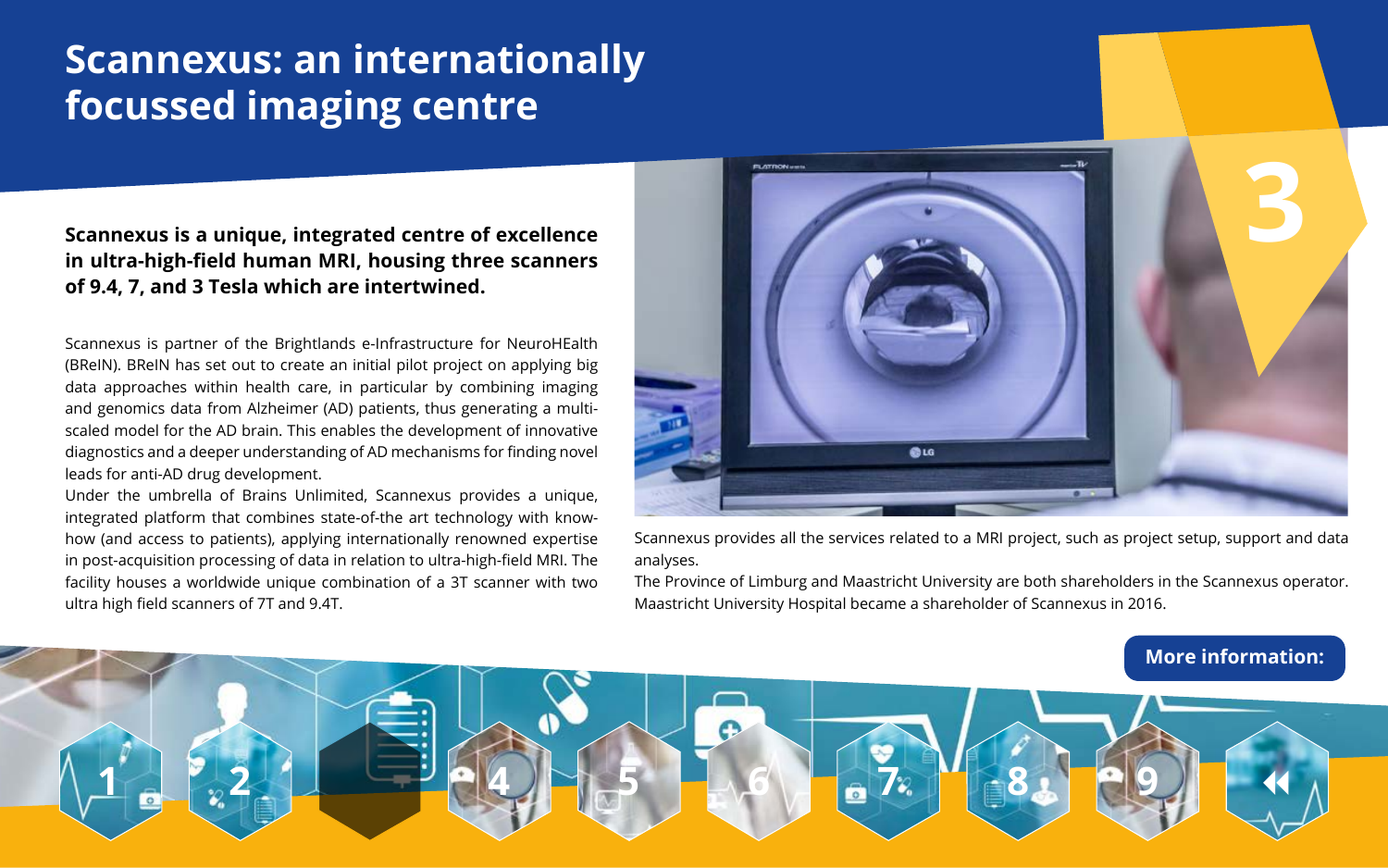# **Aachen Maastricht Institute for Biobased Materials (AMIBM): cross-border open innovation**

**4**

**AMIBM is a cross-border cooperation between Maastricht University, Aachen University and Fraunhofer Institute for Molecular Biology and Applied Ecology (IME). The cooperation has been established with the vision of providing the missing link between fundamental and applied research and the market in the field of biobased materials.** 

and sustainability evaluations over the whole value chain. Applications include biobased materials for medicine, environmental protection and industry applications. Targets are set for the 10-year funding period, which are monitored continuously. The project has so far made considerable progress in approaching the target numbers set until 2023 of 2,900 knowledge workers, 1,000 students and 117 multinational/SME/science tenants.



It aims to do this by changing the relationship between the production of biobased materials and the value chain through the development of an integrated, interdisciplinary research program. The program focuses on new strategies to produce advanced biobased materials in a sustainable and economical way. It also emphasizes the development of these novel materials into innovative products with high added value for technical and medical applications. AMIBM offers a unique approach covering the entire biobased materials value chain, including raw materials (feedstock), polymers (materials) and the end products derived from them (applications)

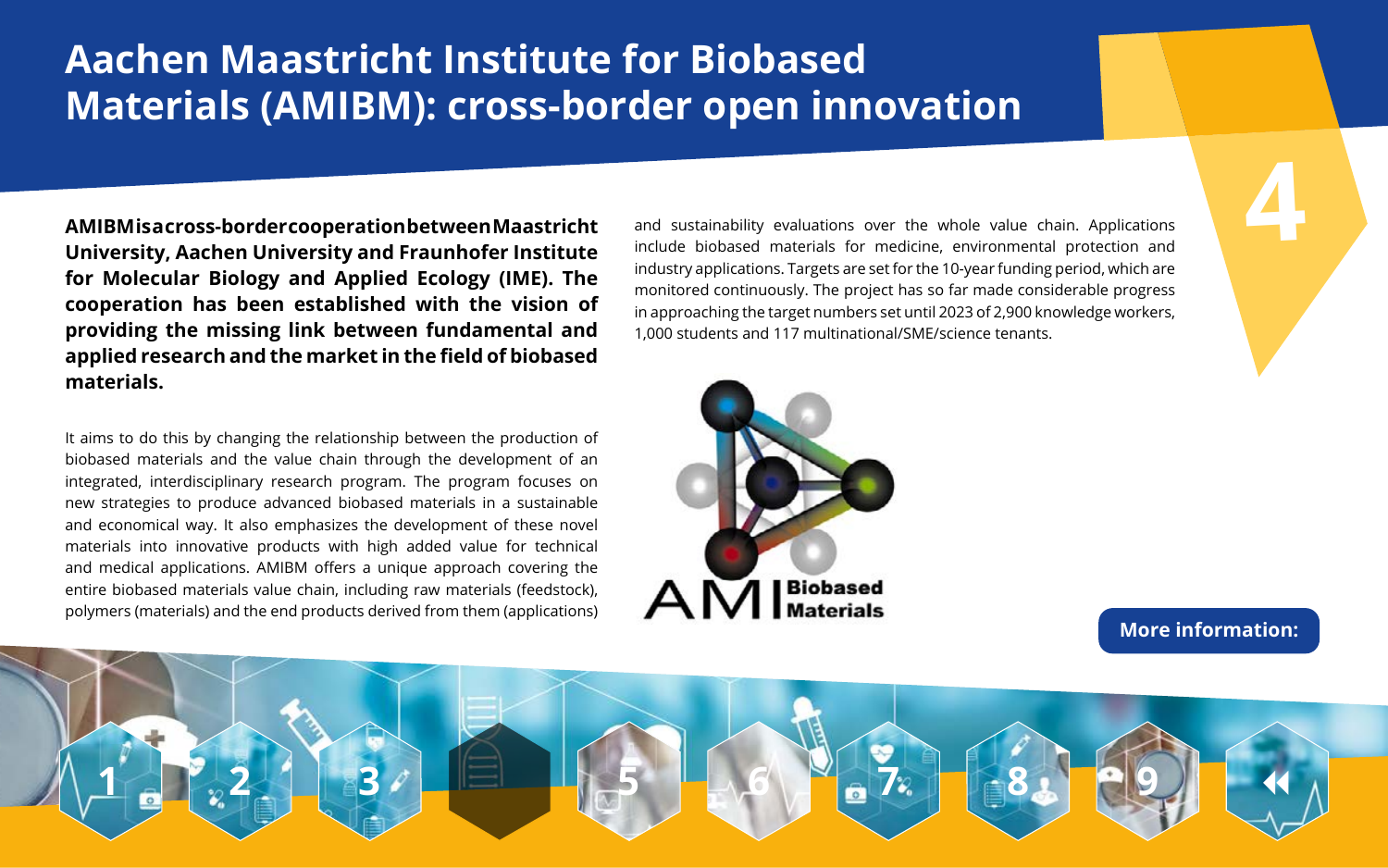# **Trial Nation – one point entry to clinical trials in Denmark**

**Trial Nation** 

# **A single, national entry point for companies, patient organisations and clinical researchers wishing to**<br> **organisations and clinical researchers wishing to 1998** encompass:<br> **organisations and clinical researchers wishing to 1998** encompass: **sponsor, participate in, and conduct clinical trials.**

#### **Trial Nation services are open to public and private stakeholders and**

**encompass :**

• Identification of relevant clinical researchers and specialists • Fast response time on feasibility requests (5 days)

• National recruitment strategy

• Access to registries

• Support of ongoing trials with focus on performance • Established collaboration between sites. In some therapeutic areas clinical networks are coordinated and facilitated by an administrator and led by a health care professional (a medical lead) to ensure efficient clinical trials

Denmark wants to be strong in the competition for clinical trials - attract trials and investments, and can do so by taking advantage of the ease of access to the clinical environments, well-educated patients positive to participating in clinical trials, high quality of research, access to data and the well-functioning ecosystem that Denmark has. That is why the strong partnership - Trial Nation - was established in 2018.

Trial Nation represents a strong and mutually beneficial partnership between Ministry of Industry, Business and Financial Affairs and the Ministry of Health, the 5 Danish regions, Life science companies, Patient organisations, Danish Medical Societies and thus provides advantage for both public and private stakeholders. The Trial Nation Partnership has one Common Strategy that secures benefit and value for Patients, healthcare system, society and companies.

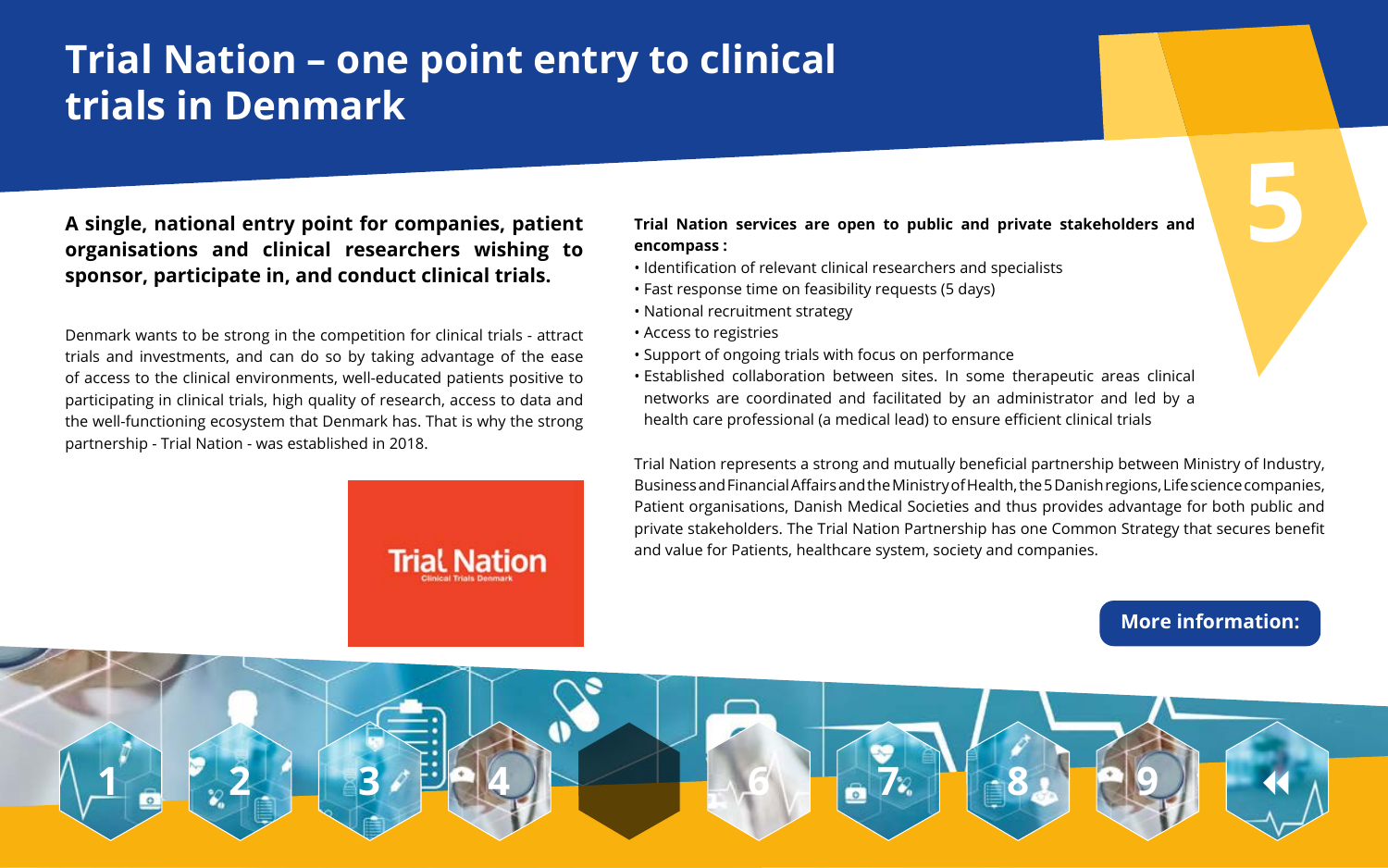# **Copenhagen Health Innovation (CHI)**

# **Partnership between the Healthcare sector and Partnership between the Healthcare sector and** In order to create health innovation through education, CHI matches the<br>**knowledge institutions promoting health innovation** and the health and social care sectors with relev **through education - strengthening the local ecosystem.**

In order to create health innovation through education, CHI matches the needs of the health and social care sectors with relevant study programmes. When students work with actual needs and challenges, they acquire innovation and entrepreneurship competences and gain more in-depth knowledge of the reality they will face after graduation. It will enable them to act innovatively and to help shape future health solutions - beneficial for the healthcare sector and educational/knowledge institutions as well as student participants – the workforce of tomorrow, hence the society.



The Healthcare sector is rapidly changing, and to gear the workforce of the healthcare sector of tomorrow we need to involve them in the development of the healthcare sector of tomorrow.

Copenhagen Health innovation(CHI) facilitates the collaboration on health innovation through two main activities:

- 1. Health challenges in education Identification of real-life challenges from the healthcare sector for use in an educational context. Educators facilitating their students to apply their skills and competences to real life challenges in collaboration with healthcare professionals - Theory put into practice, new knowledge applied.
- 2. Talent program in health innovation Specially designed programs to support talented students with courage and eager to work with health innovation and to start their own business – Understanding of the market and costumer as well as users.

### **[More information:](https://www.interregeurope.eu/policylearning/good-practices/item/4276/copenhagen-health-innovation-chi/)**



# copenhagen innovation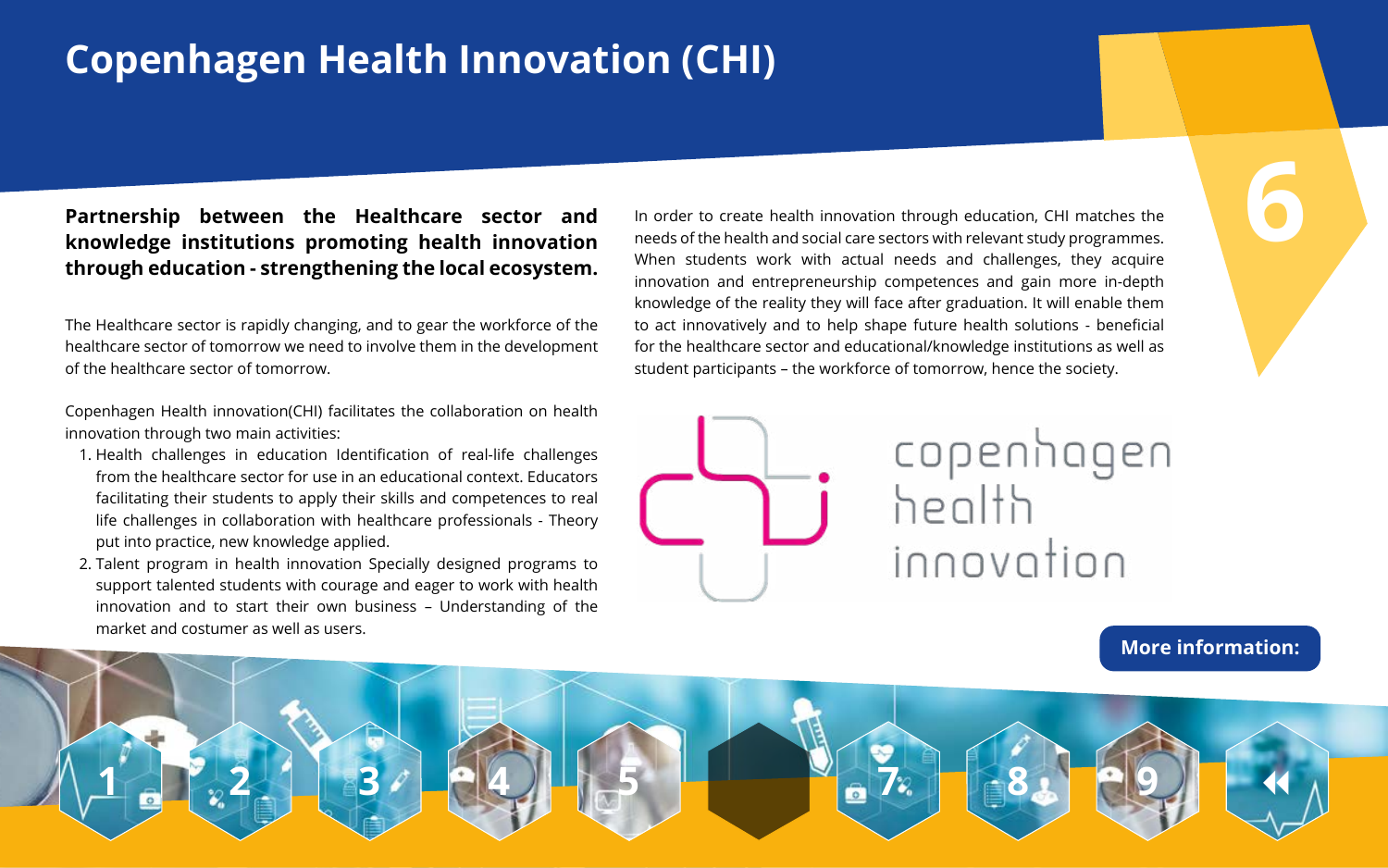# **Greater Copenhagen Health Science Partners - From Cutting Edge Research to Excellet Patient Care**

### **Strong translational cooperation between health, re search and science partners in clinical academic groups secures excellent research in favour of the patient.**



A CAG consists of researchers and clinicians from the universities and hospitals. It contributes to the health sector with new research and increased quality within the field of clinical practice. This will be achieved through a strong professional network with a joint strategic aim across healthcare settings from the universities and the Regions. GCHSP consists of 12 CAGs working within their area of treatment expertise.

The CAG leadership is represented by University of Copenhagen, the Capital Region of Denmark, the Technical University of Denmark and Region Zealand. Other organisations may also be a partner in a CAG and a part of GCHSP.

From the beginning, the collaboration has been driven by a desire to create a more integrated healthcare sector and a smoother path from basic research to the clinic and from the clinic to the research. New types of collaboration, more muscle to handle research issues and the opportunity to consolidate and think big are benefits for the research groups that are part of the Greater Copenhagen Health Science Partners (GCHSP) collaboration between regions and universities.

At an operational level, GCHSP is a well-functioning framework that brings together basic research, hospital research and clinical work in so called clinical academic groups (CAG). At the organisational level, GCHSP has succeeded in establishing a forum for dialogue on the health sector of the future.

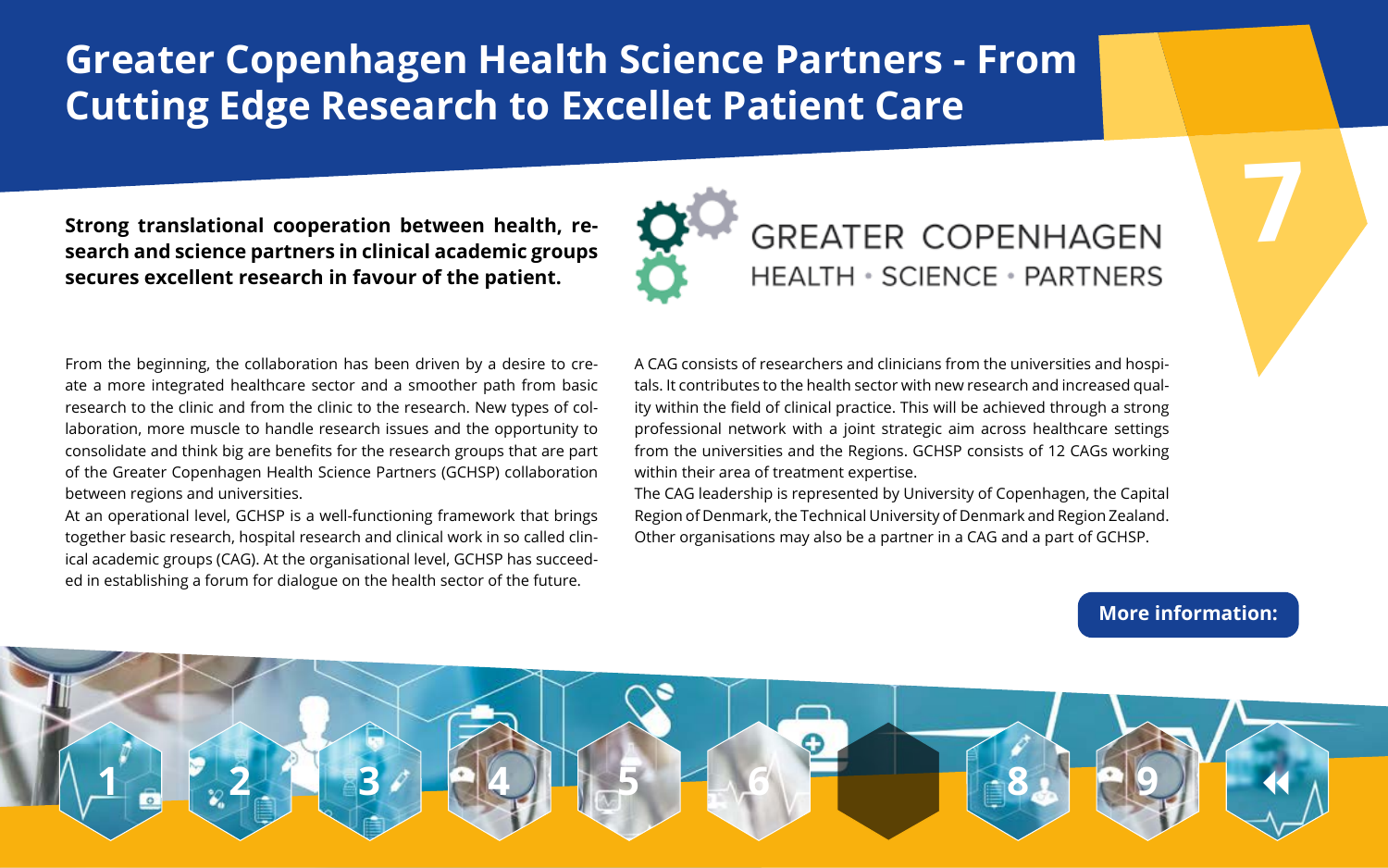# **CleverHealth Network**

**8**

#### **A health technology ecosystem of companies and healthcare experts developing health service innovations utilizing artificial intelligence and robotics.**

jects are in preparation. In these collaborative projects, professionals from HUS, university researchers, and business experts from different technological fields develop new solutions to well-defined clinical challenges. The results are better medical care and successful health technology service and product innovations to businesses.

The CleverHealth Network has received multiple recognitions for its success. In addition to the Intelligent Health award granted by Microsoft, the network was also granted a Growth Engine status by Business Finland, a recognition given to the most promising ecosystems, and including significant additional funding. CleverHealth Network is the first ecosystem in the health sector to be granted the Growth Engine status.

The CleverHealth Network is a health technology ecosystem coordinated by Helsinki University Hospital (HUS) and companies in which companies and health care experts develop better treatment and technological solutions for Finns and successful export products for companies. The network bases its products and service innovations on their extensive "health data lake", a large mass of data built and analyzed by HUS. The network members represent a wide range of small and large companies that are specialized in data collection and analysis, software, genomic data as well as health technology devices and applications. Innovation takes place in development projects established within the ecosystem. 4 separate projects have been started, the most extensive project features 3 sub-projects. In addition, several new pro-